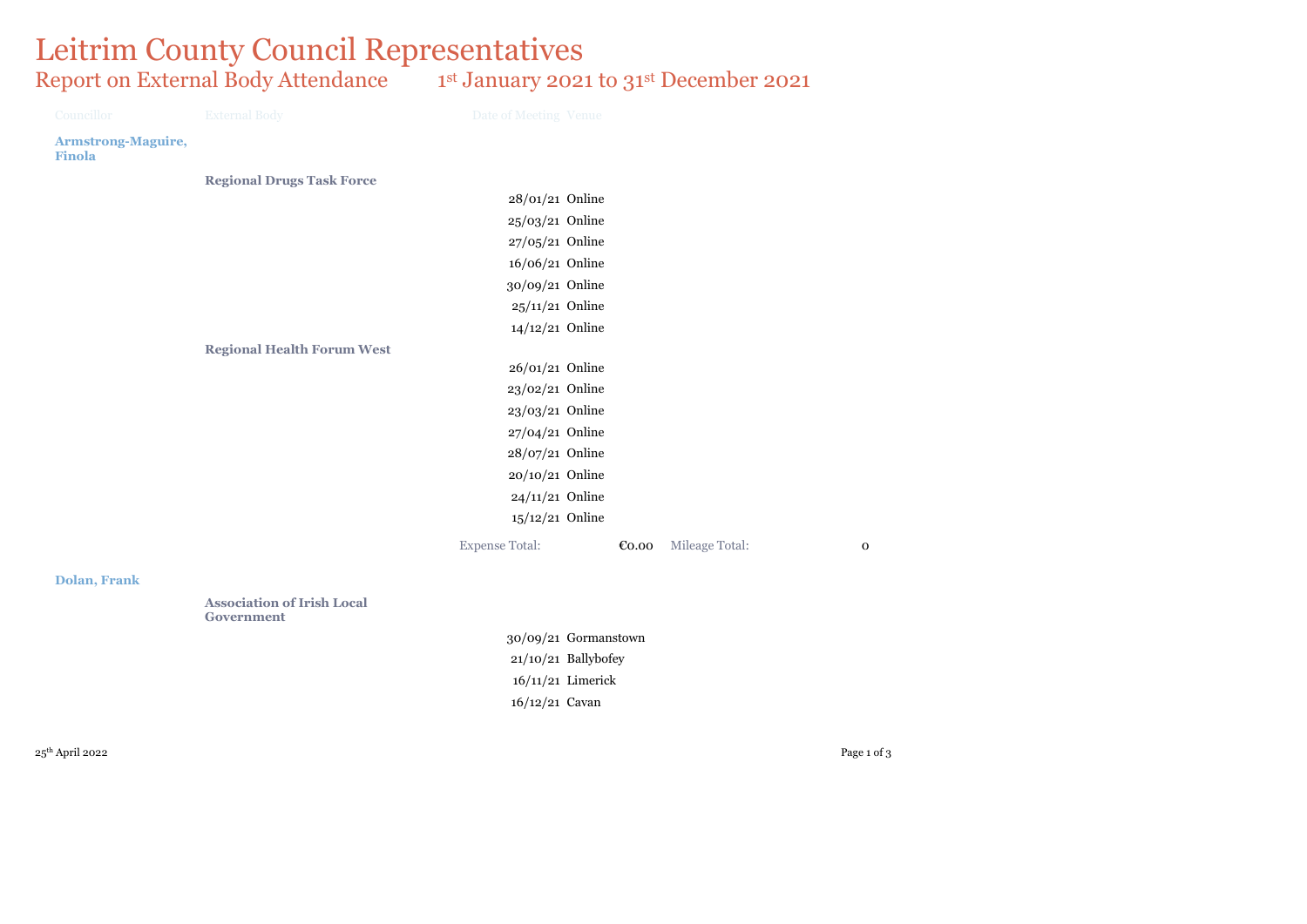| Councillor     | <b>External Body</b>                   | Date of Meeting Venue                |                      |                |                |     |
|----------------|----------------------------------------|--------------------------------------|----------------------|----------------|----------------|-----|
|                |                                        | <b>Expense Total:</b>                | €576.60              | Mileage Total: | 1136           |     |
| Mc Gloin, Enda |                                        |                                      |                      |                |                |     |
|                | <b>North Western Regional Assembly</b> |                                      |                      |                |                |     |
|                |                                        | 22/01/21 Zoom                        |                      |                |                |     |
|                |                                        | 19/02/21 Zoom                        |                      |                |                |     |
|                |                                        | 19/03/21 Zoom                        |                      |                |                |     |
|                |                                        | 16/04/21 Zoom                        |                      |                |                |     |
|                |                                        |                                      | 21/05/21 Roscommon   |                |                |     |
|                |                                        |                                      | 18/06/21 Roscommon   |                |                |     |
|                |                                        |                                      | 16/07/21 Roscommon   |                |                |     |
|                |                                        |                                      | 17/09/21 Roscommon   |                |                |     |
|                |                                        |                                      | 15/10/21 Roscommon   |                |                |     |
|                |                                        |                                      | $16/11/21$ Roscommon |                |                |     |
|                |                                        |                                      | 10/12/21 Roscommon   |                |                |     |
|                |                                        | <b>Expense Total:</b>                |                      |                |                |     |
|                |                                        | Includes Composite Allowance €911.33 |                      |                | Mileage Total: | 220 |
|                |                                        |                                      |                      |                |                |     |
|                |                                        |                                      |                      |                |                |     |

## **McDermott, Sean**

**ICBAN**

20/01/21 Online 13/02/21 Online 04/03/21 Online 16/03/21 Online 21/04/21 Online 05/05/21 Online 19/05/21 Online 26/05/21 Online 02/06/21 Online 11/06/21 Online 16/06/21 Online